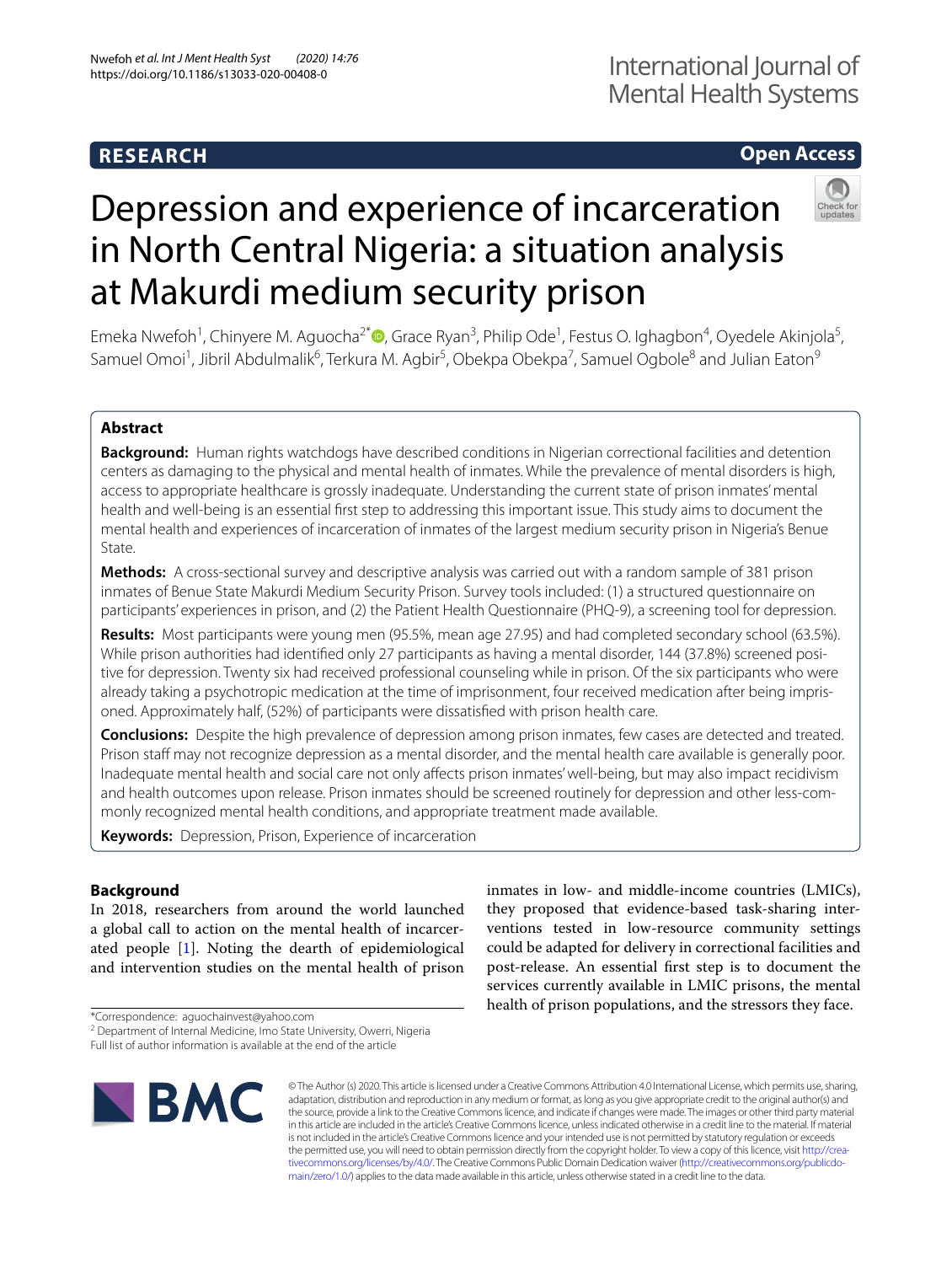# **Depression in prisons**

# *Prevalence*

Of the more than 10.74 million people imprisoned around the world [[2](#page-11-1)], one in seven has a severe mental illness (schizophrenia and related disorders, and afective disorders including bipolar disorder and major depression) [[3](#page-11-2), [4\]](#page-11-3). A systematic review and metaregression analysis of data from 24 countries calculated a 10.2% pooled prevalence of major depression among male prison inmates, and 14.1% among female prison inmates. The authors called for more studies from prison populations in low- and middle-income countries (LMICs) [[3](#page-11-2)]. Lovett et al.'s subsequent metaanalysis of prevalence studies among prison inmates in Africa specifcally estimates the pooled prevalence of mood disorders to be 22% [[5\]](#page-11-4). This meta-analysis struggled with heterogeneity of classifcation, and the higher rate probably refects a wider defnition of 'depression', covering mild as well as moderate and severe depression. Mild to moderate depression, with anxiety disorders, are typically termed common mental disorders in the current literature, whilst major depression is classifed as a severe mental illness.[[3](#page-11-2)]. Several studies suggest that the prevalence of depression in Nigerian prison inmates exceed these regional and international estimates; however, most of this research comes from relatively prosperous cities in the southern part of the country. For example, a study carried out in Port Harcourt prison estimates that 37% of prisoners have depression [\[6](#page-11-5)]. Osasona and Koleoso report that nearly three quarters (72.6%) of inmates in their sample from a medium security correctional facility in Benin City show symptoms of depression [[7\]](#page-12-0). In a sample from Ilesa correctional facility, 85.3% scored above the cutof on the Depression Sub-scale of the Hospital Anxiety and Depression Scale (HADS)  $[8]$  $[8]$ . The only northern prevalence studies we have been able to identify were from the Plateau State capital, Jos  $[9, 10]$  $[9, 10]$  $[9, 10]$  $[9, 10]$  $[9, 10]$ . Here, they estimate the prevalence of depression among prison inmates at 30.8%, frst using the General Health Questionnaire (GHQ-28) as a screening tool, followed by the Composite International Diagnostic Interview (CIDI) to confrm diagnosis.

While prevalence rates difer between studies, global systematic reviews indicate that the prevalence of depression among prison inmates is consistently higher than in the general population  $[3, 4]$  $[3, 4]$  $[3, 4]$  $[3, 4]$  $[3, 4]$ . This would certainly appear to be the case in Nigeria, where the Nigerian Survey of Mental Health and Well-being has estimated that only 12.1% of people will experience a diagnosable mental disorder (according to Diagnostic Statistical Manual [DSM] criteria) in their lifetime [[11\]](#page-12-4).

# *Causation*

A general dearth of longitudinal studies makes it difficult to demonstrate the direction of causality for the association between mental disorders and imprisonment. However, a narrative synthesis of qualitative studies from high-income countries suggests that most prison inmates perceive the prison environment as having a negative impact on their mental health [[12](#page-12-5)]. An exceptional few highlight the opportunity to access health services as a beneft of imprisonment. However, a general paucity of physical and mental health services (lack of human resources, timely mental health assessments and psychotropic medications) and psychosocial interventions (limited rehabilitation, vocational and community rehabilitation services) has been observed in prison studies across Africa  $[5]$  $[5]$ . They also report other worrying conditions that could represent signifcant psychosocial stressors to prisoners in low-resource settings: poor sanitation, lack of food and opportunities for recreation; poor communication between the medical and justice systems; and delays in trials, case-processing and release. It has long been acknowledged that the uncertain outcome of court hearings and the welfare of dependents during incarceration are important risk factors for mental disorders among prison inmates, and that speedy trials are necessary to avoid prolonged exposure to these and other stressors [[13\]](#page-12-6).

In Nigeria specifcally, human rights watchdogs have attributed the high rate of mental disorders among prison inmates to overcrowding and lack of privacy, violence, enforced solitude, lack of meaningful activity, isolation from social networks, insecurity about future prospects and inadequate mental health services [\[14](#page-12-7)]. Several studies of the prevalence of mood disorders in Nigerian prisons have also identifed associated factors [\[5](#page-11-4)], including: demographic characteristics (age, marital status, living situation prior to imprisonment)  $[6, 7]$  $[6, 7]$  $[6, 7]$  $[6, 7]$ ; medical history (current medical complaints, co-morbid physical illness, personal and familial history of mental disorder, selfreported metal health)  $[6-8, 15, 16]$  $[6-8, 15, 16]$  $[6-8, 15, 16]$  $[6-8, 15, 16]$  $[6-8, 15, 16]$  $[6-8, 15, 16]$ ; frequency of visits to prisoners [[17](#page-12-10)]; duration and status of imprisonment (prison term length, trial status)  $[7, 8]$  $[7, 8]$  $[7, 8]$  $[7, 8]$ ; and prison conditions and services (self-reported ratings of prison accommodation, feeding and healthcare) [\[7](#page-12-0), [8\]](#page-12-1).

#### *Outcomes*

Reviews of the global literature indicate that high rates of depression among prisoners can have signifcant consequences, both for prisoners and for the justice system more broadly [\[3](#page-11-2), [4](#page-11-3)]. Prison inmates are at much higher risk of self-harm and suicide, which are often (though not always) linked to mental disorders—depression,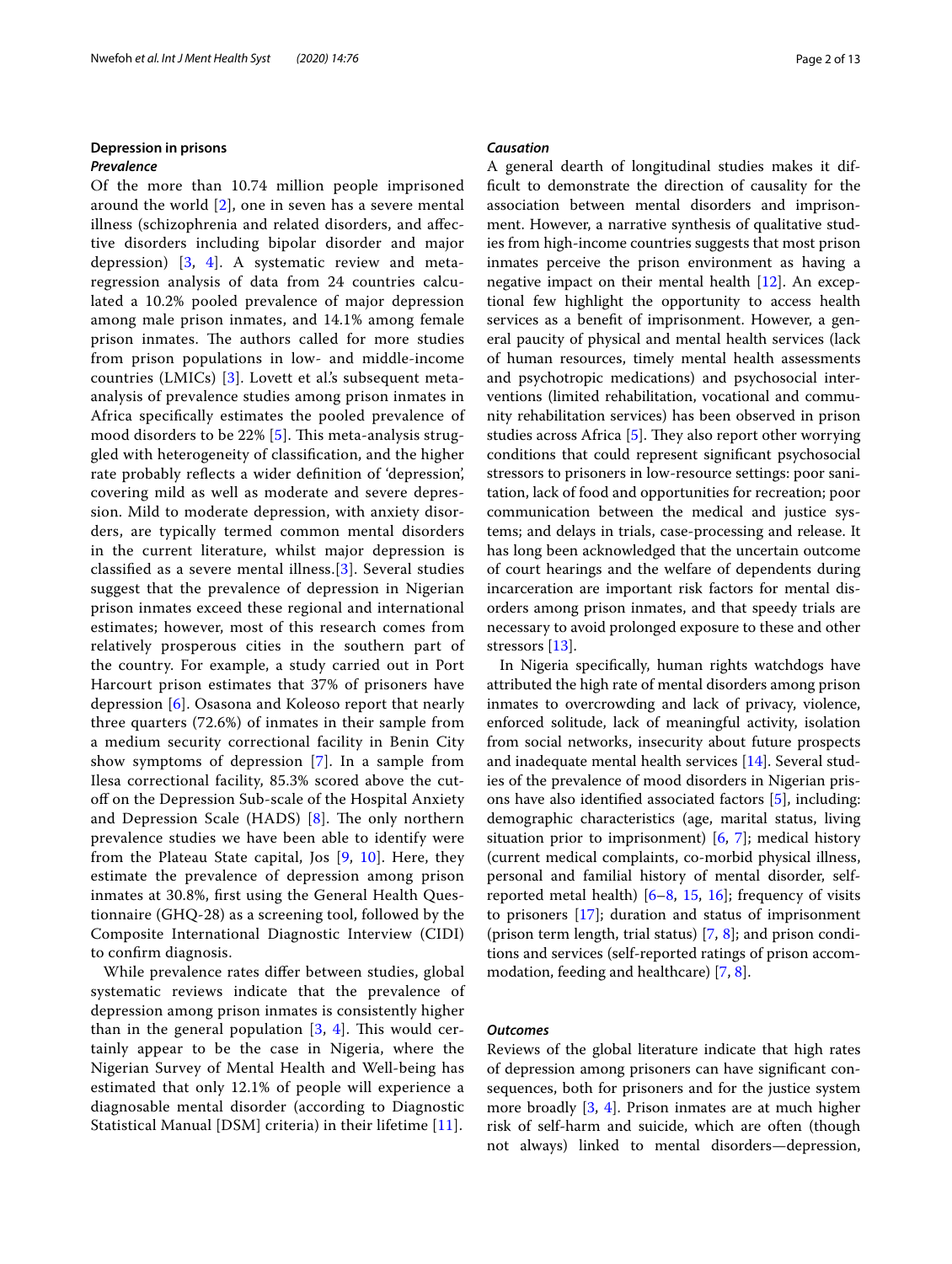in particular [\[4](#page-11-3), [18\]](#page-12-11). In high-income countries, prison inmates with depression have 4.36 times higher risk of self-harm or suicide, compared to prison inmates with no known mental disorders [[18\]](#page-12-11). Prison inmates with mental disorders are also more likely to experience violence and victimization (physical and sexual) from others while in prison [[4\]](#page-11-3). A 2009 systematic review and meta-analysis concludes that people with psychotic disorders have 1.6 times the odds of repeat offending, compared to people with no mental disorders [\[19](#page-12-12)]. However, the odds are equivalent (OR 1.0) when psychotic disorders are compared with other mental disorders, indicating that people with mental disorders generally have an elevated risk of repeat offending.

## *Correctional facilities in Nigeria*

While Nigeria's frst Western-style correctional facilities were created in 1861, the Nigerian Prisons Service was established with the post-Independence passage of national legislation in 1972 [[20\]](#page-12-13). Recent estimates suggest the total number of prison inmates in Nigeria is around 72,000 [\[21,](#page-12-14) [22](#page-12-15)]. Reports have revealed that at least 65 percent of Nigeria's inmates have never been convicted of any crime, with some awaiting trial for up to 10 years [[23\]](#page-12-16). Most cannot afford legal representation, and only one in seven of those awaiting trial have private legal representation [\[14](#page-12-7)].

Human rights watchdogs have described correctional facilities conditions in the country as harsh, appalling and damaging to the physical and mental health of inmates [[14,](#page-12-7) [24\]](#page-12-17). Correctional facilities are overstretched and overcrowded, with many holding three times their designated capacities  $[21]$ . There are reports of Nigerian prison inmates sleeping two to a bed or on the floor in flthy cells, with poor sanitation and food and medication in short supply [\[14](#page-12-7)]. Prison inmates are routinely tortured, beaten and abused [\[24](#page-12-17)] and female inmates especially face the threat of rape [[14,](#page-12-7) [24](#page-12-17)]. Inmates have also been denied contact with families and friends unless they can afford to bribe prison guards  $[14]$  $[14]$ .

Medical treatment of Nigerian prison inmates is grossly inadequate [\[24](#page-12-17)]. It is generally acknowledged that there is a very low rate of identifcation and treatment of mental disorders [[21\]](#page-12-14). Prison inmates with mental disorders are in some cases incarcerated with the general prison population and little effort is made to provide mental health care [\[24](#page-12-17)].

Unfortunately, there is currently very little research on these topics in Nigeria, the seventh most populous country in the world and the largest in sub-Saharan Africa. What research does exist is dominated by the relatively economically prosperous southern parts of the country. This paper assesses the current situation at the Benue State Makurdi Medium Security Correctional facility in Nigeria's North Central region.

Our aim is to help inform the development of interventions and services for prison inmates with depression in the North Central region by frst assessing the current situation at the Benue State Makurdi Medium Security Correctional Facility, from the perspectives of prison inmates themselves. Our objective is to carry out a crosssectional descriptive study with a random sample of prisoners, focused on the following questions:

- 1. What are the social and economic characteristics of inmates at this correctional facility?
- 2. How did these inmates come to be in custody, and what has been their experience of the criminal justice system?
- 3. What are the psychosocial consequences of being remanded in custody for these inmates?
- 4. What is the prevalence of depression among these inmates?
- 5. How has the correctional facility responded (or failed to respond) to inmates' mental health needs?

Findings from this study will be relevant not only to the correctional system in Benue State and in Nigeria more broadly, but also to other LMICs seeking to improve the mental health of inmates, in response to global calls for action [[1\]](#page-11-0).

# <span id="page-2-0"></span>**Methods**

#### **Study design**

This was a descriptive cross-sectional study carried out at Benue State Makurdi Medium Security Correctional Facility. Data were collected between August and September 2017.

# **Setting and population**

#### *Makurdi Medium Security Correctional Facility*

Makurdi Medium Security Correctional Facility was commissioned in 2001 under the oversight of the Controller of Prisons, Benue State Command. Facilities comprise an administrative block, records section, gate lodge, welfare section, industrial workshop and a medical unit, as well as a prison yard with some recreational facilities (such as a football pitch). While the original proposed inmate capacity was 240, the facility currently holds around 900, the majority of whom are awaiting trial [\[25](#page-12-18)].

The medical unit has one general duty doctor, a pharmacist, a clinical psychologist, two laboratory technicians, fve nurses, two Community Health Extension Workers and two auxiliary nurses. There is no psychiatrist, psychiatric nurse, social worker or occupational therapist on staf. Psychotropic medications are not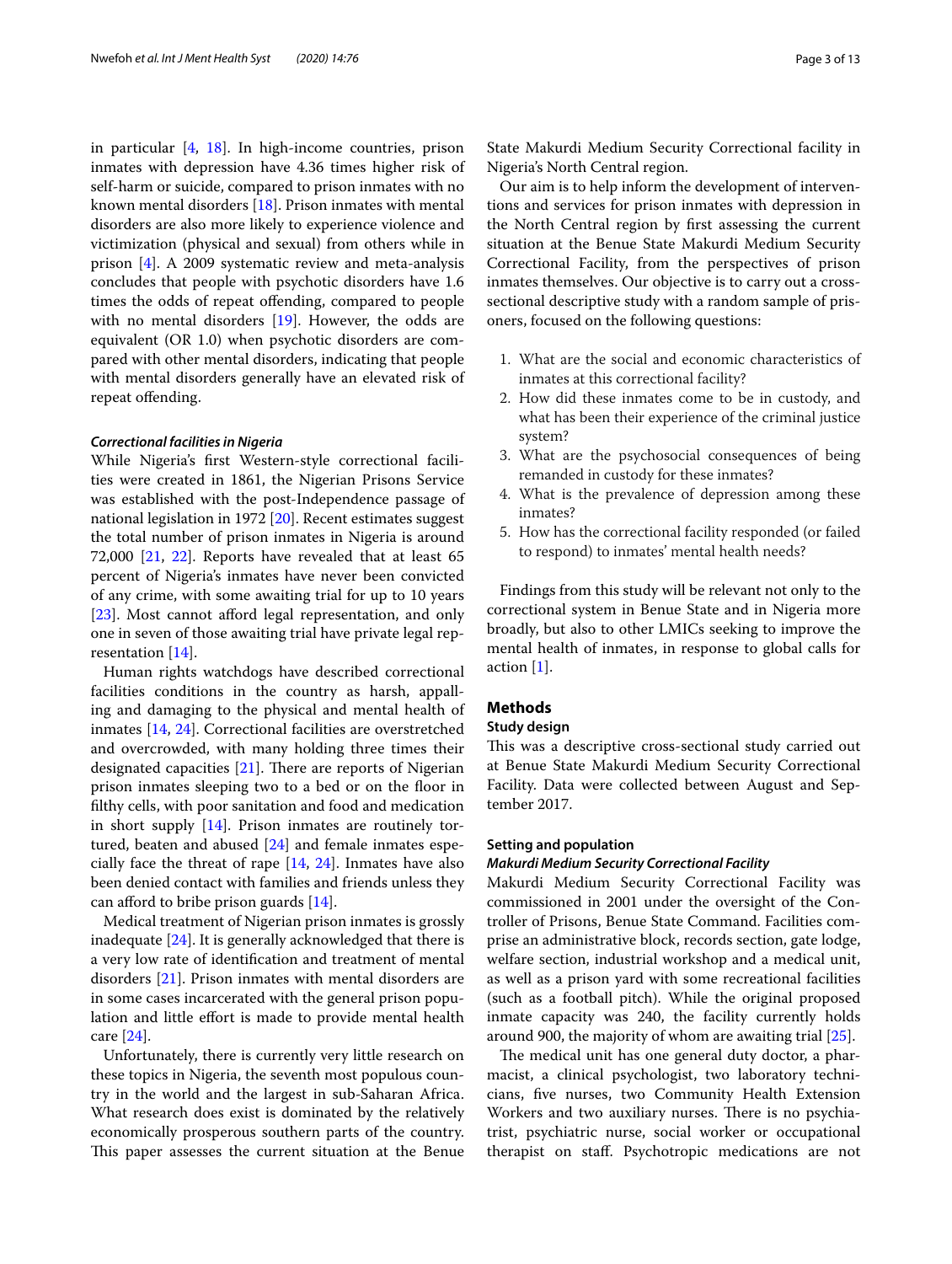available in the facility. The correctional facility reports that psychosocial services available include general counseling, exercise and skill acquisition. Health talks are also given to inmates who attend the clinic. These services are provided by health center staf. Christian organizations that visit the facility offer prayers and administer anointing oil. No service user organization or self-help group is in existence at the facility. Some inmates with mental illnesses are referred on occasion to the psychiatric clinic of the Federal Medical Centre, Makurdi for evaluation, treatment and court reports.

#### **Sample**

# *Sample size determination*

Applying the Cochran formula for populations greater than 10,000 ( $z^2$ pq/d<sup>2</sup>), with precision set at 5%,  $z = A$ constant at 95%, confidence interval = 1.96 and  $N=$ target population, and using a prevalence of 34%, the calculated sample size was infated by 10% to account for any potential retrospective withdrawal of consent resulting in a total calculated sample size of  $381$  [ $26$ ]. The prevalence estimate was based on a Nigerian study of the mental health of 100 inmates of a medium security prison [[15\]](#page-12-8).

#### **Eligibility criteria**

Adult (age 18+) men and women were eligible for inclusion if they were inmates at the Benue State Makurdi Medium Security Correctional Facility at the time of the survey. Prisoners who did not give written informed consent to participate in the study were excluded.

#### **Selection**

From the correctional facility record, a register containing the names of all the eligible inmates was created. There were 902 names on the register. These were coded from 001 to 902. On pieces of paper, numbers ranging from 001 to 902 were written, and were then folded and shaken. The first 381 numbers were picked through simple random sampling by replacement. The register was restricted only to the Principal Investigator and utilized solely for the recruitment and interview process. At the end of the exercise, the master list was shredded. These steps were taken to guarantee respondent anonymity.

#### **Instruments**

The study instruments include a structured questionnaire and Patient Health Questionnaire 9 (PHQ-9). Instruments were translated from English into Tiv and then back-translated into English. The original English versions were then compared against the back-translated versions to check for accuracy. Minor diferences were resolved by the bilingual translators to produce the fnal consensus versions that were used in this study.

#### *Structured questionnaire*

The structured questionnaire was adapted from a prison questionnaire previously developed for use in Nigeria [[17\]](#page-12-10). It is divided into four sections: (1) socio-demographic data, (2) forensic data, (3) experiences of prison and impact, and (4) previous medical history.

In, "[Background](#page-0-0)" section, socio-demographic data included questions on age, sex, educational status, employment status, income, religious affiliation, tribe, marital status, duration of marriage prior to imprisonment and number of children. ["Methods](#page-2-0)" section covered forensic data, including charge (s) against the participants, repeat offending (previous arrest and imprisonment, charges, frequency and reasons for repeat ofending), time in prison and trial status (convicted or awaiting trial). For those convicted, we also asked about the length of sentence. For those awaiting trial, we asked about the plea, number of times in court, representation, self-assessment of the quality of representation and fre-quency of adjournments. ["Results"](#page-4-0) section covered selfreported experience of the prison, in terms of quality of food, accommodation, clothing, general health condition, visitors, recreational facilities, educational rehabilitation, occupational rehabilitation, and freedom of worship. It also covered the impact of stay on family, occupation, relationships, the religious life of inmates and any history of mental illness. "[Discussion"](#page-7-0) section covered prior medical and psychiatric history,

# *Patient Health Questionnaire 9*

This is a short nine-item screening tool for symptoms of depression, which has been used in previous studies of non-specialist settings in Nigeria [[27,](#page-12-20) [28\]](#page-12-21). Depression is indicated if fve or more of the nine symptom criteria have been present at least "more than half the days" in the past 2 weeks, and one of the symptoms is depressed mood or anhedonia [\[29](#page-12-22)]. For the purposes of this study, those with scores ranging between zero and four were considered not to have depression.

#### **Procedure**

The selected inmates were approached by trained research assistants to explain the study and obtain consent during periods of recreation in the yard. It was explained that participation in the study is voluntary, non-participation will not afect the inmate in any way, and they are free to opt out of the study at any time. The study instruments were later administered to the selected inmates on a one-to-one basis in a private room by research assistants. The four research assistants were all conversant in both English and Tiv. Participants who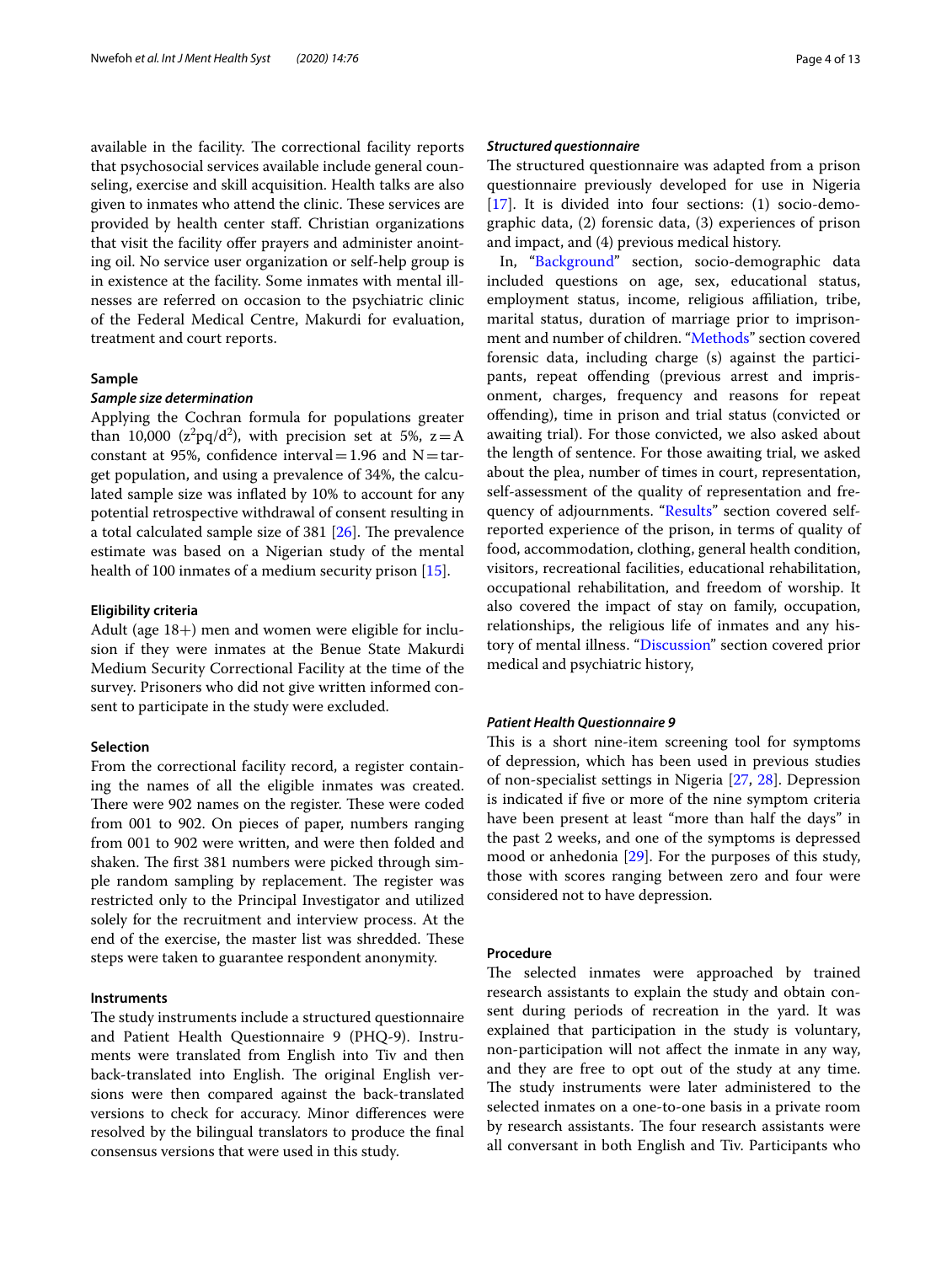could speak English were interviewed using the English version of the instruments, while others were interviewed using the Tiv version.

#### **Analysis**

The data generated were analyzed using the Statistical Package for the Social Sciences (SPSS) version 16 software. Frequencies and cross-tabulation of variables were generated to check for data entry errors and missing values. Descriptive statistics were calculated, including frequencies and percentages for categorical variables, and means with standard deviations for continuous variables. A post-hoc exploratory analysis was done. Chi-square test for categorical variables and t-test for continuous variables were used to test for association between depression and socio-demographic variables. It was believed that though the study was not powered for this, a post-hoc analysis would help in generating hypotheses for future research.

#### *Ethics*

Approval for the study was obtained from the University of Ibadan/University College Hospital Ethics and Research Committee. Necessary permissions and clearances were also obtained from the Prison Command Authorities. Only those who provided consent to be interviewed were recruited. The prison inmates were informed that they were completely free to refuse participation, though most welcomed it as an opportunity to contribute to the improvement of health facilities in the prison. The participants were given toiletries and soft beverages to thank them for their time. However, these were judged to be modest enough so as to avoid undue infuence to the decision to participate.

# <span id="page-4-0"></span>**Results**

# **Social and economic characteristics of inmates**

Table [1](#page-4-1) shows the participants' socio-demographic characteristics. The sample consisted of 381 participants. The mean age of participants was  $27.95 \pm 7.08$  years with a majority,  $(n=320, 84.0%)$  aged 15–34 years. Most were male ( $n=364$ , 95.5%), and a large percentage ( $n=242$ , 63.5%) had completed secondary education. The vast majority was Christian ( $n=358$ , 94.0%), and Tiv ( $n=251$ , 65.9%) was the dominant tribe.

A high percentage (n=313, 82.2%) was employed before the arrest; of these, 298 (95.2%) were selfemployed. The overall mean income was N39, 301 (109 USD) with more than half,  $(n=182, 58.2%)$  earning between N20, 000–N100, 000 (55.5–277.8 USD) monthly.

# <span id="page-4-1"></span>**Table 1 Socio-demographic characteristics**

| <b>Variables</b>                                          | Frequency             | Percent  |
|-----------------------------------------------------------|-----------------------|----------|
| Sex                                                       |                       |          |
| Male                                                      | 364                   | 95.5     |
| Female                                                    | 17                    | 4.5      |
| Mean age                                                  | $27.95 \pm 7.08$      |          |
| <b>Educational status</b>                                 |                       |          |
| None                                                      | 22                    | 5.8      |
| Completed primary                                         | 68                    | 17.8     |
| Completed secondary                                       | 242                   | 63.5     |
| Completed tertiary                                        | 49                    | 12.9     |
| Religion                                                  |                       |          |
| Christianity                                              | 358                   | 94.0     |
| Islam                                                     | 23                    | 6.0      |
| Tribe                                                     |                       |          |
| Tiv                                                       | 250                   | 65.9     |
| Others                                                    | 129                   | 34.1     |
| State of origin                                           |                       |          |
| Benue                                                     | 320                   | 84.0     |
| Other                                                     | 61                    | 16.0     |
| Employment before arrest                                  |                       |          |
| Yes                                                       | 313                   | 82.2     |
| No                                                        | 68                    | 17.8     |
| Occupation ( $n = 313$ )                                  |                       |          |
| Civil servant                                             | 15                    | 4.8      |
| Self-employed                                             | 298                   | 95.2     |
| Average monthly income before arrest (in Naira) (n = 313) |                       |          |
| < 20,000                                                  | 118                   | 37.7     |
| 20,000-100,000                                            | 182                   | 58.1     |
| >100,000                                                  | 13                    | 4.2      |
| Mean income                                               | 39,301.02 ± 72,789.25 |          |
| Marital status                                            |                       |          |
| Single                                                    | 200                   | 52.5     |
| Married                                                   | 163                   | 42.8     |
| Divorced/widowed                                          | 18                    | 4.7      |
| Family setting (n = 163) Family type, if married          |                       |          |
| Monogamous                                                | 120                   | 73.682.8 |
| Polygamous                                                | 43                    | 26.4     |
| Number of children ( $n = 179$ )                          |                       |          |
| $1 - 4$                                                   | 156                   | 87.1     |
| $\geq 5$                                                  | 23                    | 12.6     |

#### **Experience of the criminal justice system**

Table [2](#page-5-0) describes the participants' experience with the criminal justice system. Some of the participants,  $(n=182, 47.8%)$  had spent 5–20 days in police custody while 207 (54.3%) had spent > 150 days in prison. A high proportion,  $(n=171, 44.9%)$  were charged with armed robbery. Almost all the participants, 377 (99.0%) were awaiting trial. Of those in detention,  $(n=38, 10.1\%)$  were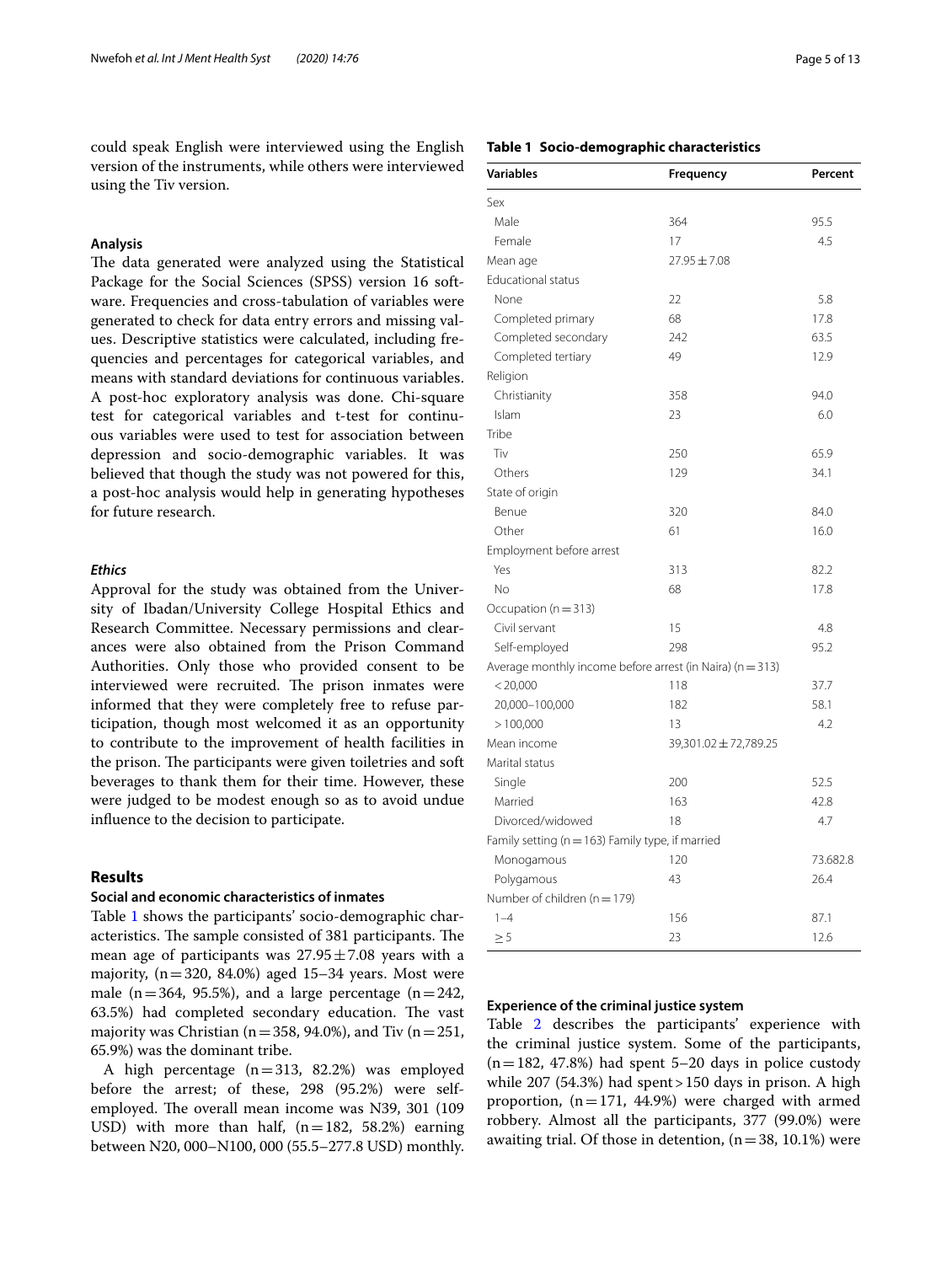<span id="page-5-0"></span>**Table 2 Experience with the criminal justice system**

| Variables                                    | Frequency | Percent (%) |
|----------------------------------------------|-----------|-------------|
| Days in police custody                       |           |             |
| < 5                                          | 26        | 6.8         |
| $5 - 20$                                     | 182       | 47.8        |
| >20                                          | 173       | 45.4        |
| Days in prison                               |           |             |
| $\leq 30$                                    | 23        | 6.0         |
| $31 - 150$                                   | 151       | 39.6        |
| >150                                         | 207       | 54.3        |
| Post held in the cell                        |           |             |
| Yes                                          | 71        | 18.6        |
| No                                           | 310       | 81.4        |
| Charge                                       |           |             |
| Armed robbery                                | 171       | 44.9        |
| Homicide                                     | 57        | 15.0        |
| Theft                                        | 31        | 8.1         |
| Criminal conspiracy                          | 28        | 7.3         |
| Kidnapping and terrorism                     | 22        | 5.8         |
| Others                                       | 72        | 18.8        |
| Status                                       |           |             |
| Awaiting trial                               | 377       | 99.0        |
| Convicted                                    | 4         | 1.0         |
| Plea                                         |           |             |
| Not guilty                                   | 345       | 91.5        |
| Guilty                                       | 32        | 8.4         |
| Appeared in court                            |           |             |
| Yes                                          | 339       | 89.9        |
| No                                           | 38        | 10.1        |
| Number of times in court                     |           |             |
| $1 - 5$                                      | 188       | 54.7        |
| $6 - 20$                                     | 106       | 30.8        |
| >20                                          | 50        | 14.5        |
| Represented by a lawyer                      |           |             |
| Yes                                          | 255       | 67.6        |
| No                                           | 122       | 32.4        |
| Type of lawyer                               |           |             |
| Paid counsel                                 | 209       | 82.0        |
| <b>JDPC</b>                                  | 10        | 3.9         |
| Legal aid                                    | 36        | 14.1        |
| Ever been arrested before                    |           |             |
| Yes                                          | 63        | 16.9        |
| No                                           | 309       | 83.1        |
| Number of times ( $n = 63$ )                 |           |             |
| 1                                            | 33        | 52.4        |
| >1                                           | 30        | 47.6        |
| Charges during previous arrests ( $n = 63$ ) |           |             |
| Cultism                                      | 10        | 15.9        |
| Theft                                        | 9         | 14.3        |
| Fighting                                     | 11        | 17.5        |
| Suspect in a crime                           | 16        | 25.3        |

# **Table 2 (continued)**

| Variables                            | Frequency | Percent (%) |
|--------------------------------------|-----------|-------------|
| Others                               | 17        | 27.0        |
| Reason for reoffending ( $n = 63$ )  |           |             |
| No reason given                      | 41        | 65.1        |
| No job                               | 7         | 11.1        |
| Lack of capital to start a business  | 6         | 9.5         |
| Forced back by a gang                | 4         | 6.3         |
| No training for any other occupation | 3         | 4.8         |
| Crime more profitable                | 2         | 3.2         |

*JDPC* Justice, development and peace commission

yet to appear in court. Most,  $(n=255, 67.6%)$  indicated that they have a lawyer. Most of the lawyers,  $(n=209,$ 82.0%) were paid counsel. Slightly greater than half,  $(n=185, 52.0\%)$  were satisfied with their representation. The majority of the participants,  $(n=260, 78.9%)$  indicated that their case had been adjourned on a number of occasions.

Some of the participants, 63 (16.9%) had a history of previous arrests. Thirty-three (52.4%) of these had a history of a single previous arrest. Reasons reported for reofending include joblessness (11.1% of re-ofenders); lack of capital (9.5%); lack of skills (4.8%); coercion by a gang (6.3%), and perception of crime being more proftable (3.2%).

#### **Experience and social consequences of incarceration**

Table [3](#page-6-0) shows the experience and social consequences of incarceration. Most of the participants,  $(n=331, 86.9%)$ rated the food as poor. Although, 244 (64.0%) indicated that accommodation was well given, 197 (51.7%) indicated that they slept on the bare floor. Over half,  $(n=212,$ 55.6%) were satisfed with the clothing provided, but 190 (49.9%) had only one set of clothing and 156 (40.9%) had been wearing the same set for over 6 months. Few of the participants,  $(n=44, 11.5%)$  participated in recreation and sports, and 367 (96.3%) had no access to educational rehabilitation. Most,  $(n=352, 92.4%)$  reported that they had freedom of worship.

Many of the participants,  $(n=91, 23.9%)$  never have visitors. For those who have visitors, parents 147 (26.2%) and other relatives 170 (30.4%) made up the majority of visitors.

Table [4](#page-6-1) shows the perceived social consequences of imprisonment. The greatest impact of imprisonment on the family was social embarrassment  $(n=276, 44.7\%)$ . The most painful loss suffered was the loss of a job  $(n=191, 39.6\%)$ . Most,  $(n=321, 84.3\%)$  became more religious while a small but notable percentage  $(n=60,$ 15.7%) reported they had lost their faith in God. About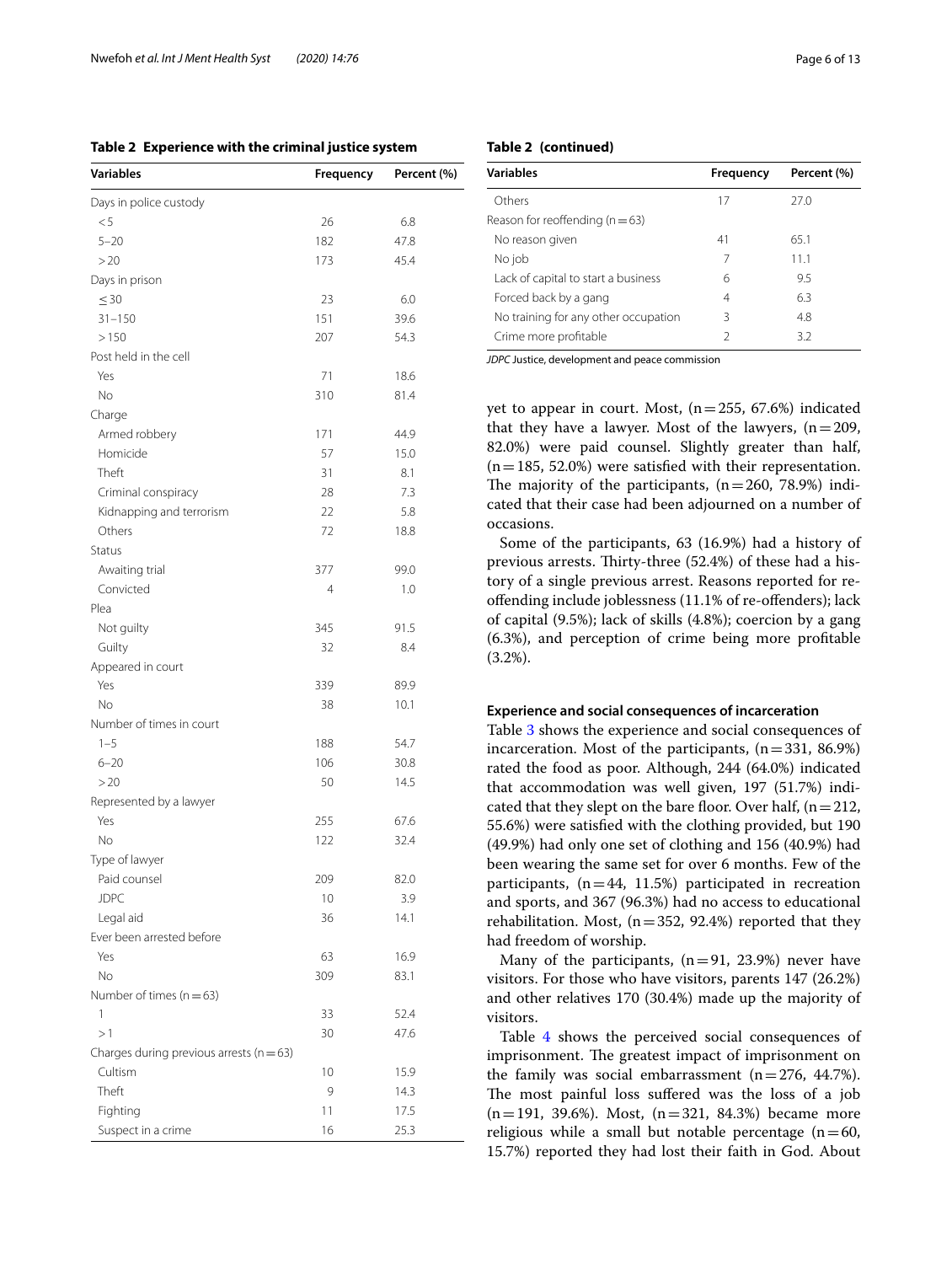# <span id="page-6-0"></span>**Table 3 The living situation in prison custody**

| <b>Variables</b>                             |     | Frequency Percent (%) |
|----------------------------------------------|-----|-----------------------|
| Quality of food                              |     |                       |
| Poor                                         | 331 | 86.9                  |
| Good                                         | 50  | 13.1                  |
| Quality of accommodation                     |     |                       |
| Good                                         | 244 | 64.0                  |
| Poor                                         | 137 | 36.0                  |
| Where do you sleep                           |     |                       |
| On the bare floor                            | 197 | 51.7                  |
| On a mattress on the floor                   | 116 | 30.4                  |
| On a bed                                     | 68  | 17.8                  |
| Satisfaction with clothing                   |     |                       |
| Yes                                          | 212 | 55.6                  |
| No                                           | 169 | 44.4                  |
| Sets of clothing possessed                   |     |                       |
| 1                                            | 190 | 49.9                  |
| >1                                           | 191 | 50.1                  |
| How long have you been wearing them          |     |                       |
| $<$ 1 month                                  | 82  | 21.5                  |
| 1-6 months                                   | 143 | 37.6                  |
| $>6$ months                                  | 156 | 40.9                  |
| Recreation and sports                        |     |                       |
| Yes                                          | 44  | 11.5                  |
| No                                           | 337 | 88.5                  |
| Educational rehabilitation                   |     |                       |
| Yes                                          | 14  | 3.7                   |
| No                                           | 367 | 96.3                  |
| Freedom of worship                           |     |                       |
| Yes                                          | 352 | 92.4                  |
| No                                           | 29  | 7.6                   |
| Frequency of visitors from outside           |     |                       |
| No visitors at all                           | 97  | 25.5                  |
| Daily                                        | 23  | 6.0                   |
| Weekly                                       | 103 | 27.0                  |
| Monthly                                      | 153 | 40.2                  |
| Annually                                     | 5   | 1.3                   |
| *Those that have visited (multiple response) |     |                       |
| Parents                                      | 147 | 26.2                  |
| Other relatives                              | 170 | 30.4                  |
| Spouse and children                          | 91  | 16.2                  |
| Friends                                      | 87  | 15.5                  |
| Others                                       | 65  | 11.6                  |
| Currently attend workshop                    |     |                       |
| Yes                                          | 7   | 1.8                   |
| No                                           | 374 | 98.2                  |
| If No to statement above, why not?           |     |                       |
| No Workshop organized                        | 210 | 57.1                  |
| Only for convicts                            | 102 | 27.7                  |
| Insufficient space                           | 43  | 11.7                  |
| Don't like the options                       | 13  | 3.5                   |

# <span id="page-6-1"></span>**Table 4 Perceived social consequences**

| <b>Variables</b>                                  | Frequency | Percent (%) |
|---------------------------------------------------|-----------|-------------|
| Consequences on the family <sup>a</sup>           |           |             |
| Family embarrassed                                | 276       | 44.7        |
| Lost job                                          | 205       | 33.2        |
| Children living with relatives                    | 66        | 10.7        |
| Spouse left                                       | 41        | 6.6         |
| Children dropped out of school                    | 29        | 4.7         |
| Anticipated difficulty with future employment     |           |             |
| Yes                                               | 120       | 31.5        |
| No                                                | 261       | 68.5        |
| Religion                                          |           |             |
| Become more religious                             | 321       | 84.3        |
| Lost faith in God                                 | 60        | 15.7        |
| Most painful loss <sup>a</sup>                    |           |             |
| Job loss                                          | 191       | 39.6        |
| Life ruined                                       | 125       | 25.9        |
| Family and children neglected                     | 117       | 24.3        |
| Spousal abandonment                               | 49        | 10.2        |
| Emotional response to stay in prison <sup>a</sup> |           |             |
| Become a better person                            | 268       | 28.5        |
| Seen that Government is unfair                    | 233       | 24.7        |
| Convinced nobody cares                            | 179       | 19.0        |
| Angry and bitter towards society                  | 152       | 16.4        |
| Learned to be smarter                             | 110       | 11.7        |
|                                                   |           |             |

<sup>a</sup> Multiple response

one third,  $(n=120, 31.5%)$  anticipated difficulty with future employment.

Emotional responses include the beliefs that their experience in prison made them better people  $(n=268,$ 28.5%); that the government had been unfair to them  $(n=233, 24.7\%)$ ; that nobody cared  $(n=179, 19\%)$ ; and anger and bitterness toward society ( $n=152$ , 16.4%).

# **Mental health care structures**

Table [5](#page-7-1) shows mental health care structures available for inmates in prison. Eight (2.1%) of the participants had mental health problems before imprisonment. Six (1.6%) were on medication for a mental or emotional problem at the time of imprisonment. Twenty-seven (7.1%) of the participants were identifed as sufering a mental disorder by prison health authorities. Of these,  $(n=15, 3.9%)$  were diagnosed with depressive disorder. Only four (1.0%) of those identifed with a mental disorder were placed on medication, while 26 (6.8%) had received professional counseling since admission in prison.

Over half,  $(n=198, 52.0%)$ , of the participants were dissatisfed with the prison health care. Using PHQ9, 144 (37.8%) of the participants met the criteria for depression.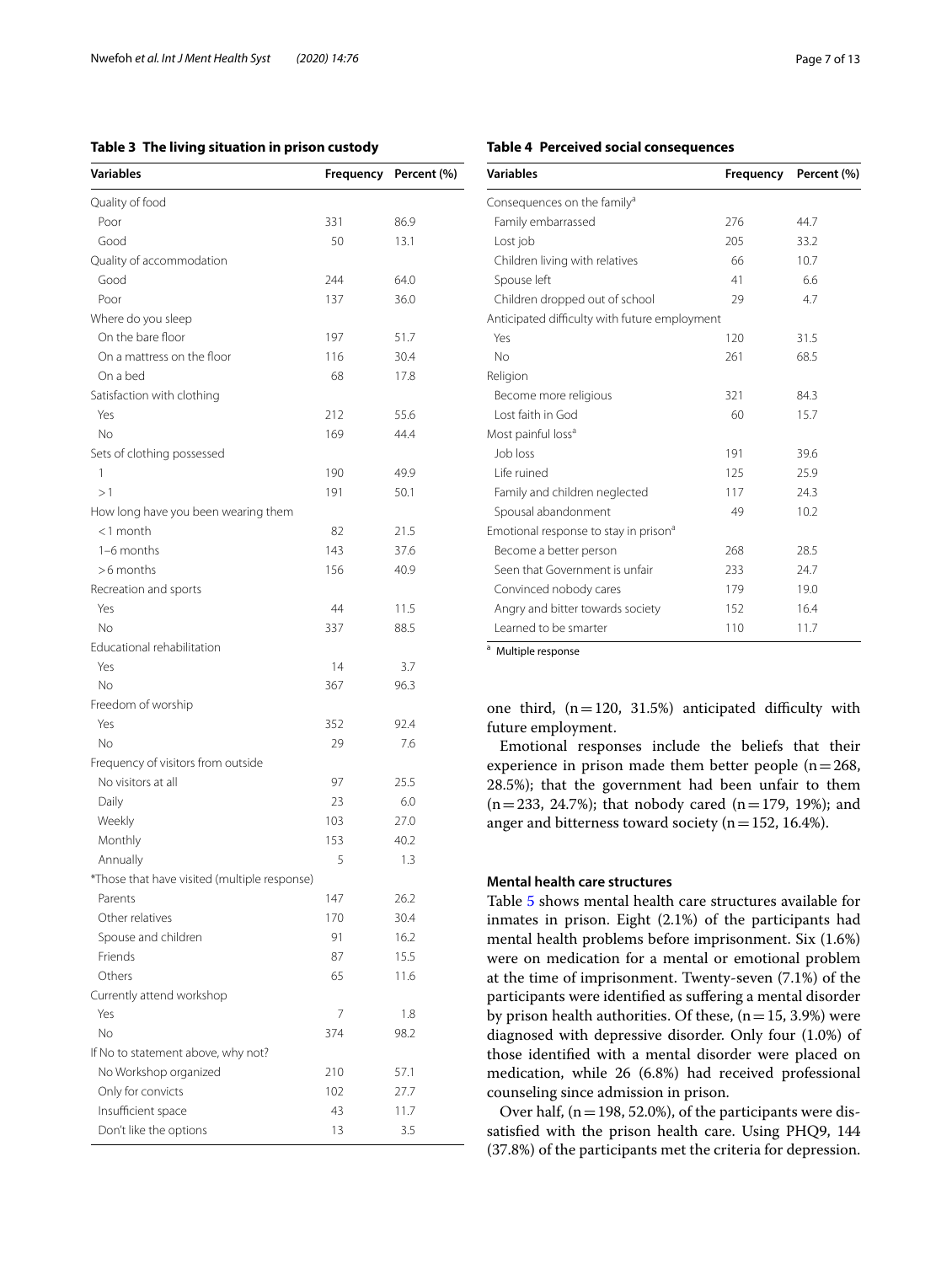#### <span id="page-7-1"></span>**Table 5 Mental health care structures**

| <b>Variables</b>                                                          | Frequency      | Percent (%) |
|---------------------------------------------------------------------------|----------------|-------------|
| Medical history taken on admission in prison                              |                |             |
| Yes                                                                       | 67             | 17.6        |
| No                                                                        | 314            | 82.4        |
| Mental health problem prior to incarceration                              |                |             |
| Yes                                                                       | 8              | 2.1         |
| <b>No</b>                                                                 | 373            | 97.9        |
| On treatment for mental or emotional problem at the time of incarceration |                |             |
| Yes                                                                       | 6              | 1.6         |
| <b>No</b>                                                                 | 375            | 98.4        |
| Current mental health problem                                             |                |             |
| Yes                                                                       | 27             | 7.1         |
| No                                                                        | 354            | 92.9        |
| Diagnosed with depression by prison authorities                           |                |             |
| Yes                                                                       | 15             | 3.9         |
| No                                                                        | 366            | 96.1        |
| Depressive disorder using PHQ9                                            |                |             |
| Not depressed                                                             | 237            | 62.2        |
| Depressed                                                                 | 144            | 37.8        |
| On medication for a mental or emotional problem since incarceration       |                |             |
| Yes                                                                       | $\overline{4}$ | 1.0         |
| <b>No</b>                                                                 | 377            | 99.0        |
| Counseling by a trained professional since admission in prison            |                |             |
| Yes                                                                       | 26             | 6.8         |
| <b>No</b>                                                                 | 355            | 93.2        |
| Satisfaction with Healthcare provided                                     |                |             |
| Yes                                                                       | 183            | 48.0        |
| No                                                                        | 198            | 52.0        |

#### **Exploratory analysis**

Table [6](#page-8-0) shows association between depression and participant characteristics. There was a significantly greater rate of depression among those who were employed before arrest (39.9%) compared to 27.9% among those who were not employed  $(x^2=3.42,$  $p=0.04$ ). There was a significantly greater rate of depression among those earned < 20,000 Naira average monthly income (48.3%) compared to 33.1% among those who earned > 20,000 Naira ( $\chi^2$  = 8.03, p = 0.003). There was a significantly greater rate of depression among those who were dissatisfed with the healthcare provided in prison (44.4%) compared to 30.6% among those who were satisfied  $(x^2 = 7.75, p = 0.006)$ . There was a signifcantly greater rate of depression among those who had spent 31–150 days in prison (48.3%) compared to 34.8% and 30.4% among those who had spent  $\leq$  30 days and > 150 days respectively ( $\chi^2$  = 12.01,  $p = 0.002$ ).

#### <span id="page-7-0"></span>**Discussion**

This paper assessed the mental health situation in a prison facility in North Central Nigeria, with a focus on depression. Striking fndings include: (1) the high prevalence of depression in this prison inmate population; (2) the poor rate of identifcation of depression (by correctional facility authorities as well as by prison inmates themselves); (3) lack of treatment (particularly psychopharmacological) for mental disorders generally; (4) moderate levels of satisfaction with correctional facility healthcare; and (5) extremely high numbers of prison inmates who had not been formally convicted. Our exploratory analysis further suggests that in addition to socio-demographic characteristics that precede imprisonment, experiences of imprisonment and the prison environment may be associated with depression.

The prevalence of depression (37.8%) as measured via the PHQ-9 screening tool is higher than the pooled prevalence of mood disorders in the African region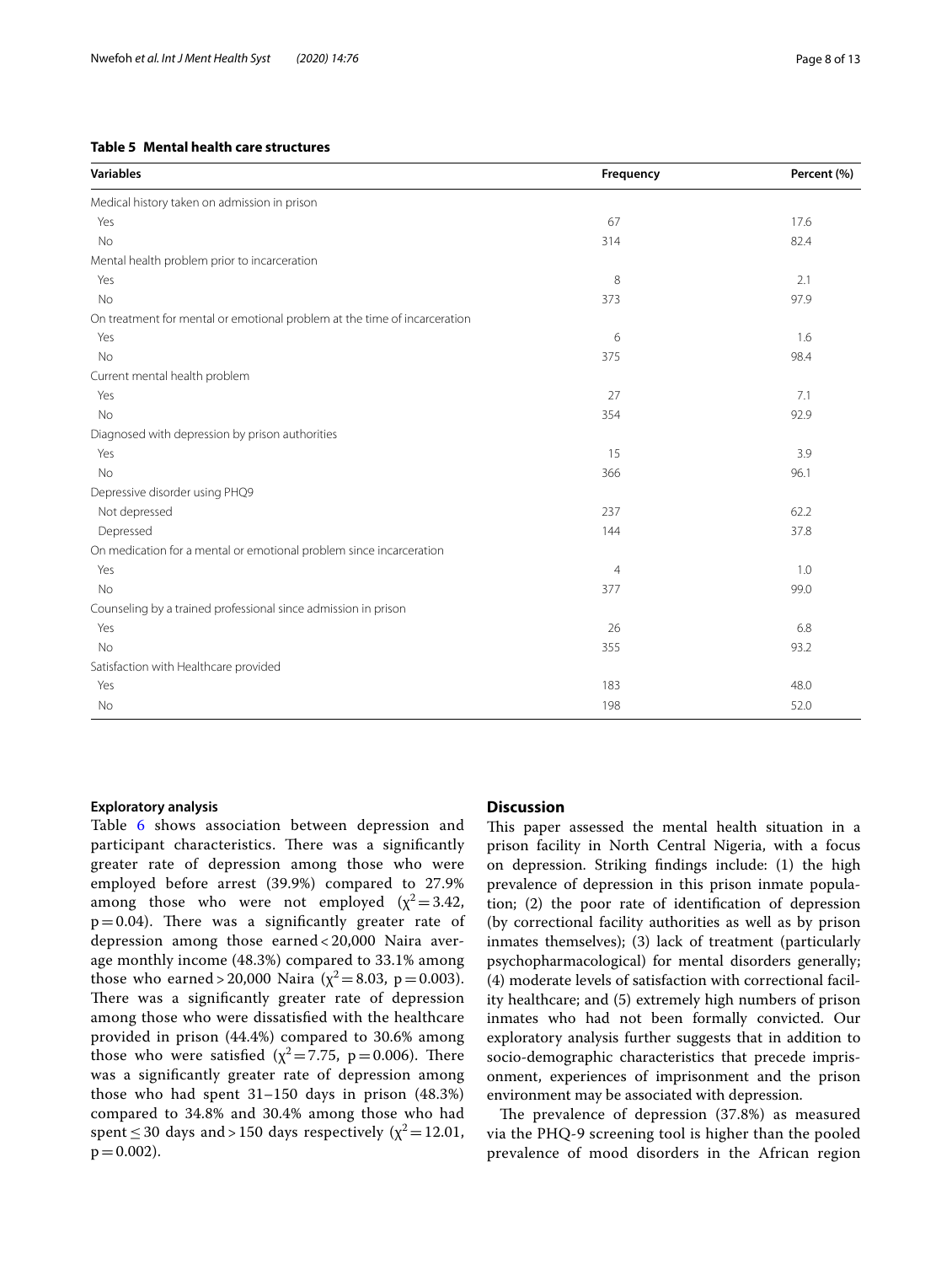# **Variable Depression status Test statistic P-value Not depressed n (%) Depressed n (%)** Gender Male 230 (63.2)  $230 (63.2)$  134 (36.8)  $\chi^2 = 3.35$  0.07 Female 10 (58.8) Age (in years) 15–34 198 (61.9) 122 (38.1)  $\chi^2 = 0.09$  0.76  $\geq$  35 39 (63.9) 22 (36.1) Mean age $\pm$ SD 27.82 $\pm$ 7.53 27.82 $\pm$ 6.28 t=0.28 t=0.28 0.78 Educational status Uneducated 15 (68.2) 15 (68.2) 7 (31.9)  $\chi^2 = 0.36$  0.55 Educated 222 (61.8) 137 (38.2) Religion Islam 14 (60.9)  $(39.1)$  9 (39.1)  $\chi^2 = 0.02$  0.53 Christianity 223 (62.3) 135 (37.7) **Tribe** Tiv 160 (63.7) 91 (36.3)  $\chi^2 = 0.74$  0.39 Others 53 (40.8) State of origin Indigene (Benue) 201 (62.8) 201 (62.8) 119 (37.2)  $\chi^2 = 0.31$  0.58 Non-indigene 36 (59.0) 25 (41.0) Employment before arrest Yes 188 (60.1) 125 (39.9)  $\chi^2 = 3.42$  0.04\* No 19 (27.9) Occupation Civil servant 6 (40.0)  $\gamma^2 = 0.32$  0.53 Self employed 179 (60.1) 179 (60.1) 119 (39.9) Mean monthly income (Naira) 37,871±47,070 41,452±99,910 F=0.18 0.67 Monthly income (in Naira)  $(70.9)$  61 (70.9) 61 (70.9) 57 (48.3)  $\chi^2 = 8.03$  0.003\* >20,000 176 (66.9) 87 (33.1) Marital status Single 142 (65.1)  $76 (34.9) \t\t 76 (34.9) \t\t 76 (34.9)$ Married 95 (58.3) 68 (41.7) Days in police custody (days)  $\times$ 15  $\times$  101 (56.4) 101 (56.4) 75 (42.6)  $\times$   $\chi^2$  = 3.23 0.45 >15 136 (66.3) 69 (33.7) Mean no. days in custody 27.6 ± 34.11 28.20 ± 53.6 t=0.02 0.89 Days in prison  $\leq$  30 15 (65.2) 15 (65.2) 8 (34.8)  $\chi^2 = 12.01$  0.002\* 31–150 78 (51.7) 73 (48.3) >150 144 (69.6) 63 (30.4) Mean no. days in prison  $431.03 \pm 590.03$   $322.37 \pm 402.23$   $t = 3.80$  0.05 Appeared in court Yes 212 (62.5)  $212 (62.5)$  127 (37.5)  $\chi^2 = 0.01$  0.54 No 24 (63.2) 14 (36.8) Number of times in court 1–5 1–5 108 (57.4)  $108 (57.4)$  80 (42.6)  $\chi^2 = 5.12$  0.06 6–20 74 (69.8) 32 (30.2)

# <span id="page-8-0"></span>**Table 6 Association of participant characteristics and depression**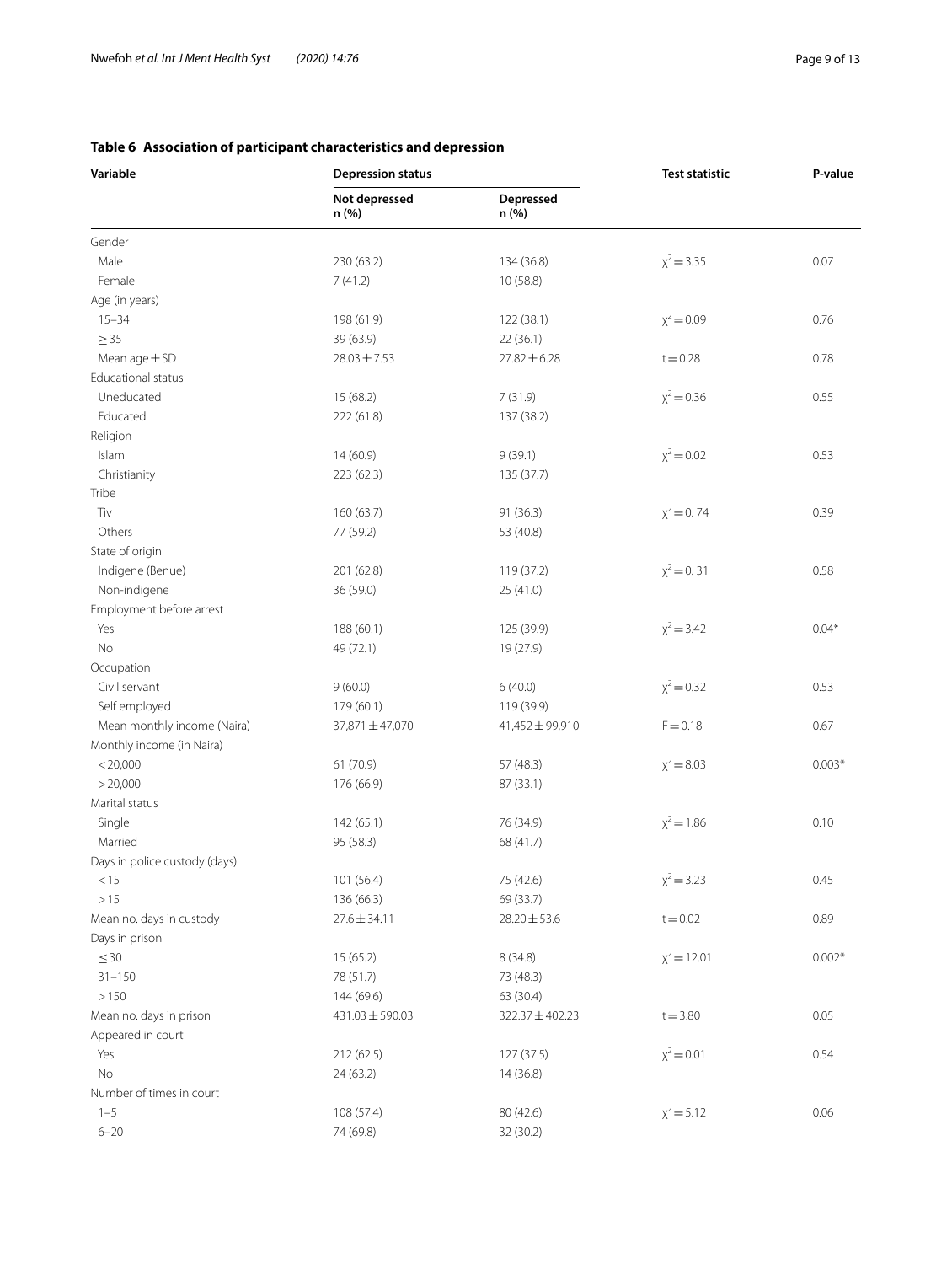| Variable                              | <b>Depression status</b> |                    |              | P-value  |
|---------------------------------------|--------------------------|--------------------|--------------|----------|
|                                       | Not depressed<br>n (%)   | Depressed<br>n (%) |              |          |
| >20                                   | 34 (68.0)                | 16 (32.0)          |              |          |
| Represented by a lawyer               |                          |                    |              |          |
| Yes                                   | 162 (63.5)               | 93 (36.5)          | $x^2 = 0.29$ | 0.33     |
| <b>No</b>                             | 74 (60.7)                | 48 (39.3)          |              |          |
| Satisfaction with Healthcare provided |                          |                    |              |          |
| Yes                                   | 127 (69.4)               | 56 (30.6)          | $x^2 = 7.75$ | $0.006*$ |
| <b>No</b>                             | 110 (55.6)               | 88 (44.4)          |              |          |
| Quality of accommodation              |                          |                    |              |          |
| Good                                  | 158 (64.8)               | 86 (35.2)          | $x^2 = 1.87$ | 0.10     |
| Poor                                  | 79 (57.7)                | 58 (42.3)          |              |          |

# **Table 6 (continued)**

significant

(22%) [[5\]](#page-11-4). It is similar to that reported by Armiya'u et al.  $[9, 10]$  $[9, 10]$  $[9, 10]$  $[9, 10]$  $[9, 10]$  in Jos  $(30.8\%)$ , but much higher than the reported prevalence of depression of 20.8% in a similar prison population from Ibadan  $[17]$  $[17]$  $[17]$ . These disparities may point to geographical diferences, as Jos is also based in the North Central Region, while Ibadan is in the more prosperous southwest of Nigeria.

That our findings regarding prevalence are concurrent with those of Armiya'u et al. is of interest, given their use of an arguably more rigorous two-stage process for identifcation, plus a diferent (and much longer) screening tool (GHQ-28) than the PHQ-9. If both studies have indeed captured the true prevalence of depression in their respective locations, this would suggest not only that prisoners' mental health is perhaps similar between these two states in the North Central region, but also that screening by PHQ-9 could be an efficient way to identify prisoners with depression in these contexts. However, further research is needed to explore both of these points.

We found that only a small number of those with a mental disorder were identifed by the correctional facility authorities, and the number of prison inmates who screened positive for depression was much higher than the number identifed as having a mental disorder by the prison authorities. It is possible that both prison authorities and prisoners do not recognise symptoms of depression as those of a mental disorder. It could also be that in an environment with limited access to mental health care, there is no motivation to identify prison inmates as having depression, which will likely go untreated anyway. However, studies from high-income countries also report that psychotic disorders are more easily identifed by correctional facility authorities than mood disorders and recommend routine screening to improve detection rates [\[30](#page-12-23), [31](#page-12-24)].

Only a small proportion of prison inmates identifed as having a mental disorder were offered psychotropic medication. This is similar to findings from high-income countries regarding treatment of prison inmates with mental disorders. For example, a 2014 analysis of data from over 18,000 American prison inmates found that treatment was disrupted upon admission for the majority of prison inmates with a history of mental disorders [\[31](#page-12-24)]. Only a small proportion of prison inmates with a lifetime diagnosis of a mental disorder continue with their treatment upon admission in prison  $[31]$  $[31]$ . This has been attributed to a lack of appropriately skilled human resources, especially psychologists and psychiatrists, to properly diagnose and treat mental disorders [\[32](#page-12-25)].

Given the poor access to mental health care and the poor conditions generally reported by inmates, it is rather surprising that almost half (48%) reported they were satisfed with the medical treatment at the prison. This could perhaps be a reflection of the extreme poverty and poor access to care that many inmates experienced prior to imprisonment, or else habituation to the conditions of the prison system. Prisoners' expectations may be very low, resulting in a certain degree of satisfaction with whatever goods or services are provided by the correctional facility authorities. However, results from our exploratory analysis suggesting that those with depression were less likely to be satisfed with the correctional facility's health service could also be a refection on the relative paucity of mental health care compared to physical health care at this facility.

Very concerning is that 99% of participants in our sample had not been convicted of a crime. Most were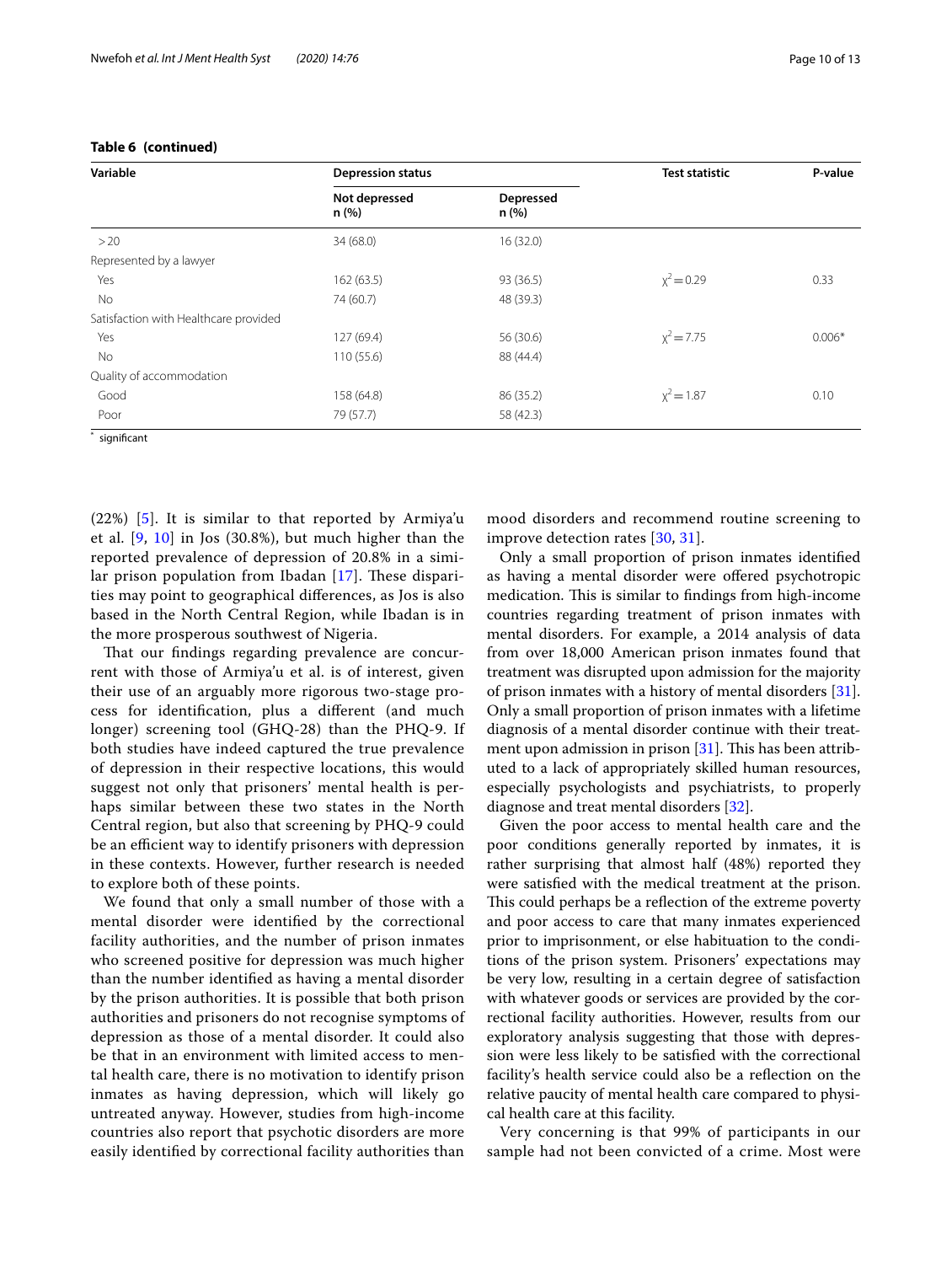still undergoing trial while some had not yet appeared in court at all. Even among those who had been to court, many had appeared several times with representation and still had their cases adjourned. This is a major problem in the criminal justice system in Nigeria, leading to congestion in correctional facilities country-wide, and there is little likelihood that this situation will change in the near future  $[33]$ . This situation in which the majority of prison inmates were awaiting trial, was cited as the motivation for a study carried out at the Agodi Medium Security Prison of Ibadan by Abdulmalik, Adedokun, and Baiyewu [[17\]](#page-12-10). Their study exclusively interviewed the inmates awaiting trial, who accounted for 91.6% of the prison population, as at the time of the study in 2013 [[17\]](#page-12-10). It is also a common problem in the African region more broadly. A systematic review of 80 studies on the mental health of prisoners in sub-Saharan Africa found that in 36% of studies, the majority of participants had not been convicted of a crime [[5\]](#page-11-4). This is a major source of psychosocial stress for prison inmates which could be contributing to high rates of depression, particularly given the association between depression and prolonged prison time indicated by our exploratory analysis.

Lack of access to a speedy trial also has implications for the services available to prison inmates. In our study, most prison inmates were not ofered educational or occupational rehabilitation because in this low-resource environment, the limited facilities available are reserved for those who have already been convicted. This undermines the role of prisons as rehabilitation institutions with the ultimate goal of re-orientating and reforming inmates [[33](#page-12-26), [34\]](#page-12-27). Under Cap. 366 Laws of the Federation of Nigeria 1990 which governs the prison system, the correctional facility is expected to prepare inmates for eventual reintegration into society as law-abiding citizens (34). This cannot be achieved under poor conditions and without access to speedy trials.

Results of our exploratory analysis further reinforce the well-established relationship between poverty and common mental disorder (depression and anxiety) in LMICs [[35\]](#page-12-28). Having an average monthly income lower than the minimum wage in Nigeria was associated with depression. Having some form of employment before arrest (and presumably either losing it or having it threatened as a result of imprisonment) was also associated with depression. A meta-analysis of prospective observational studies from mainly high-income countries has established that job insecurity and unemployment both represent signifcant risk factors for depression [[36](#page-12-29)]

#### **Limitations**

This was a cross-sectional study conducted among prison inmates in Benue state. Due to demographic diferences and conditions in diferent prisons in Nigeria, the fndings may not be generalized to the entire nation. Social desirability and recall bias cannot be ruled out, particularly given that the information provided by prison inmates about conditions in the correctional facility was through self-report.

Although it has been validated for use in non-specialist settings in Nigeria, to the best of our knowledge, PHQ-9 has not been validated for the screening of depression in Nigerian correctional facilities, specifcally. Further, PHQ-9 does not screen for other mental disorders that are found in prison populations, such as psychotic disorders. The true prevalence of mental disorders in this population is likely much higher than the prevalence of depression alone [[3](#page-11-2)]. We also recognize that some of our research questions are difficult to address using quantitative methods alone, and could beneft from further exploration and triangulation using qualitative methods. Due to the absence of routine screening, it was not possible to determine the proportion of inmates who meet the criteria for depressive disorder at the point of entry into the facility. This should be addressed in future research, in order to better understand the direction of causality between depression and experiences of imprisonment. A longitudinal study design would have been better equipped to investigate at what point those awaiting trial begin to manifest symptoms of depression and psychological distress.

#### **Recommendations**

Despite the above limitations, this study does add to the existing evidence that the prevalence of mental conditions is high in Nigerian correctional facilities—northern as well as southern institutions  $[5-7, 9, 10]$  $[5-7, 9, 10]$  $[5-7, 9, 10]$  $[5-7, 9, 10]$  $[5-7, 9, 10]$  $[5-7, 9, 10]$  $[5-7, 9, 10]$ . This is unlikely to change while the country struggles to ensure access to fair and speedy trials, resulting in congestion and poor living conditions in its correctional facilities. Based on our findings, we recommend that efforts should be made to expedite trials in the correctional facility in Benue State and across the country to decongest these facilities. Not only is overcrowding an environmental stressor that may contribute to poor mental health, but the experience of prolonged detention without trial takes its own psychological toll [\[3](#page-11-2), [4](#page-11-3), [18](#page-12-11), [19](#page-12-12)]. It is also possible that innocent detainees may be unnecessarily exposed to the various risk factors associated with imprisonment over a long period of time while awaiting trial [[13](#page-12-6)].

We also recommend that prisons do more to identify and care for people with mental health conditions,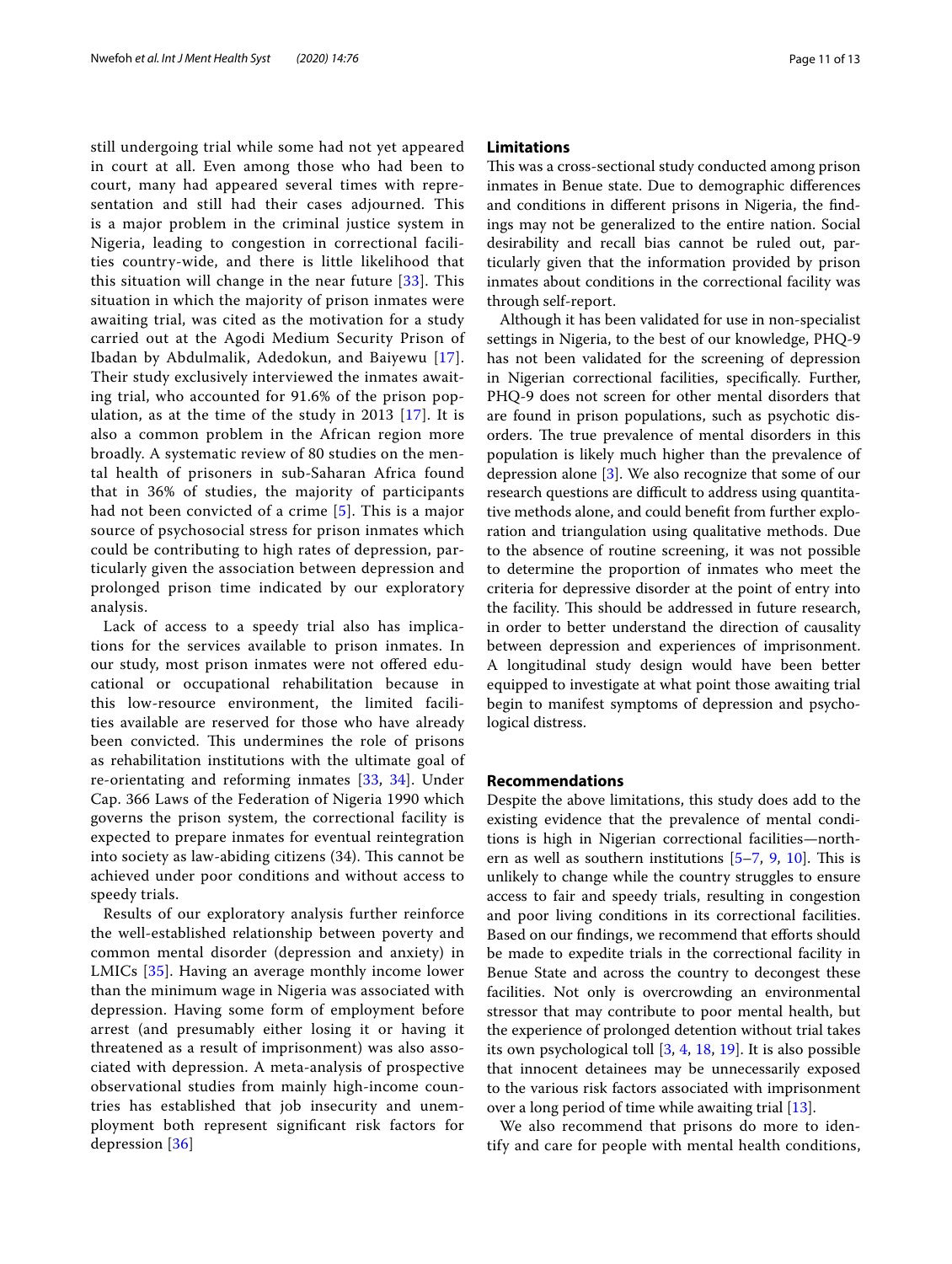potentially reducing the risk of reofending and therefore relieving some of the pressure on the justice system. We suggest adopting standard screening procedures for under-detected mental disorders like depression, and ensuring that mental health services in correctional facilities are properly resourced. Many screening tools can be administered by trained lay people such as motivated prison staff  $[37]$  $[37]$ . Screening should ideally take place frst at the point of admission into the facility and then at other routinely designated times during their stay to detect changes. In order to be efective, screening would need to be supported through appropriate supervision, monitoring, and functioning referral pathways for those who screen positive [[32](#page-12-25)]. In the absence of specialist mental health staf, Makurdi Medium Security correctional facility should consider training its non-specialist medical staf in the World Health Organisation's mental health Gap Action Programme Intervention Guide (mhGAP-IG)  $[38]$  $[38]$ . This would also require strengthening referral pathways to ensure that those with complex cases receive necessary specialist care from one of Makurdi's tertiary facilities. Given the mhGAP-IG's emphasis on psychotherapy for mood disorders and the prison's diffculties in providing psycho-pharmaceuticals, it could also consider training staff to provide manualized psychotherapy. A small controlled study in Enugu State, for example, has shown that a group-focused cognitivebehavioural coaching programme can reduce depression symptoms among inmates [[39](#page-12-32)]. However, this is an under-researched area, and more studies are needed to determine which therapies are most cost-efective to deliver in LMIC correctional facility populations. This could be a topic for further study at Makurdi Medium Security Correctional Facility.

# **Conclusion**

Our paper reinforces calls by previous researchers to improve living conditions in correctional facilities in Nigeria, in line with international human rights instruments [[1\]](#page-11-0). It adds to existing evidence of poor conditions experienced by prison inmates with new evidence suggesting very high rates of depression and unmet need for mental health care in this correctional facility [[31\]](#page-12-24). Poor mental health increases risk of reofending and other negative outcomes, such as suicide, violence and victimization in correctional facility [\[3](#page-11-2), [4,](#page-11-3) [18](#page-12-11), [19\]](#page-12-12). Improving mental health among prisoners in Nigeria will require not only better detection and treatment, but also structural and environmental changes to reduce exposure to known risk factors—in particular, prolonged detention without trial.

#### **Acknowledgements**

We would acknowledge the all the staff of the CBM Nigeria Country Coordination office in Abuja, and particularly the Country Director, Bright Ekweremadu, for ensuring that funds for research were released on time. We also wish to thank the research assistants (graduates of psychology on national service in Makurdi) for their assistance with data collection.

#### **Authors' contributions**

CA and EN wrote the proposal and protocol. EN, PO, OA, TA, OO, SO and FO recruited, trained and retrained the service provider and feld assistants. CA and EN and analysed the data set. EN, CA, GR, FO, OA, SO, JA, TA, OO and JE drafted the manuscript with revisions by GR. All authors read and approved the fnal manuscript.

#### **Funding**

Funding for the paper was provided by CBM International, Abuja, Nigeria.

#### **Availability of data and materials**

The data set used and analyzed during the study is available from CBM on reasonable request.

#### **Ethics approval and consent to participate**

Approval for the study was obtained from the University of Ibadan/University College Hospital Ethics and Research Committee. Necessary permissions and clearances were also obtained from the Prison Command Authorities. Written informed consent was obtained from the participants.

#### **Consent for publication**

The authors give consent to have the paper published.

#### **Competing interests** The authors declare that they have no competing interests.

# **Author details**

 $1$  CBM Country Co-Ordination Office, Abuja, Nigeria.<sup>2</sup> Department of Internal Medicine, Imo State University, Owerri, Nigeria.<sup>3</sup> Centre for Global Mental Health, London School of Hygiene and Tropical Medicine, London, UK. 4 Benue State University Teaching Hospital, Makurdi, Nigeria.<sup>5</sup> Benue State University, Makurdi, Nigeria. <sup>6</sup> Department of Psychiatry, University of Ibadan, Ibadan, Nigeria.<sup>7</sup> Federal Medical Center, Makurdi, Nigeria. <sup>8</sup> Benue State Comprehensive Community Mental Health Programme, Otukpo, Nigeria. <sup>9</sup> CBM Global and Centre for Global Mental Health, London School of Hygiene and Tropical Medicine, London, UK.

# Received: 28 April 2020 Accepted: 15 October 2020

#### **References**

- <span id="page-11-0"></span>Jack HE, Fricchione G, Chibanda D, Thornicroft G, Machando D, Kidia K. Mental health of incarcerated people: a global call to action. Lancet Psychiatry. 2018;5 (5):391–2. [https://doi.org/10.1016/S2215-0366\(18\)30127-5.](https://doi.org/10.1016/S2215-0366(18)30127-5)
- <span id="page-11-1"></span>2. Walmsley R. World Prison Population List twelfth edition. Institute for Crime & Justice Policy Research; 2018. [https://www.prisonstudies.org/](https://www.prisonstudies.org/sites/default/files/resources/downloads/wppl_12.pdf) [sites/default/fles/resources/downloads/wppl\\_12.pdf.](https://www.prisonstudies.org/sites/default/files/resources/downloads/wppl_12.pdf) Accessed 23 Apr 2020.
- <span id="page-11-2"></span>3. Fazel S, Seewald K. Severe mental illness in 33,588 prisoners worldwide: systematic review and meta-regression analysis. Br J Psychiatry. 2012;200 (5):364–73. <https://doi.org/10.1192/bjp.bp.111.096370>.
- <span id="page-11-3"></span>4. Fazel S, Hayes AJ, Bartellas K, Clerici M, Trestman RM. The mental health of prisoners: a review of prevalence, adverse outcomes and interventions. Lancet Psychiatry. 2016;3 (9):871–81. [https://doi.org/10.1016/S2215](https://doi.org/10.1016/S2215-0366(16)30142-0) [-0366\(16\)30142-0](https://doi.org/10.1016/S2215-0366(16)30142-0).
- <span id="page-11-4"></span>5. Lovett A, Kwon HR, Kidia K, Machando D, Crooks M, Fricchione G, et al. Mental health of people detained within the justice system in Africa: systematic review and meta-analysis. Int J Ment Health Syst. 2019;13:31.
- <span id="page-11-5"></span>6. Nwaopara U, Stanley P. Prevalence of depression in Port Harcourt prison. J Psychiatry. 2015;18:6. [https://doi.org/10.4172/2378-5756.1000340.](https://doi.org/10.4172/2378-5756.1000340)